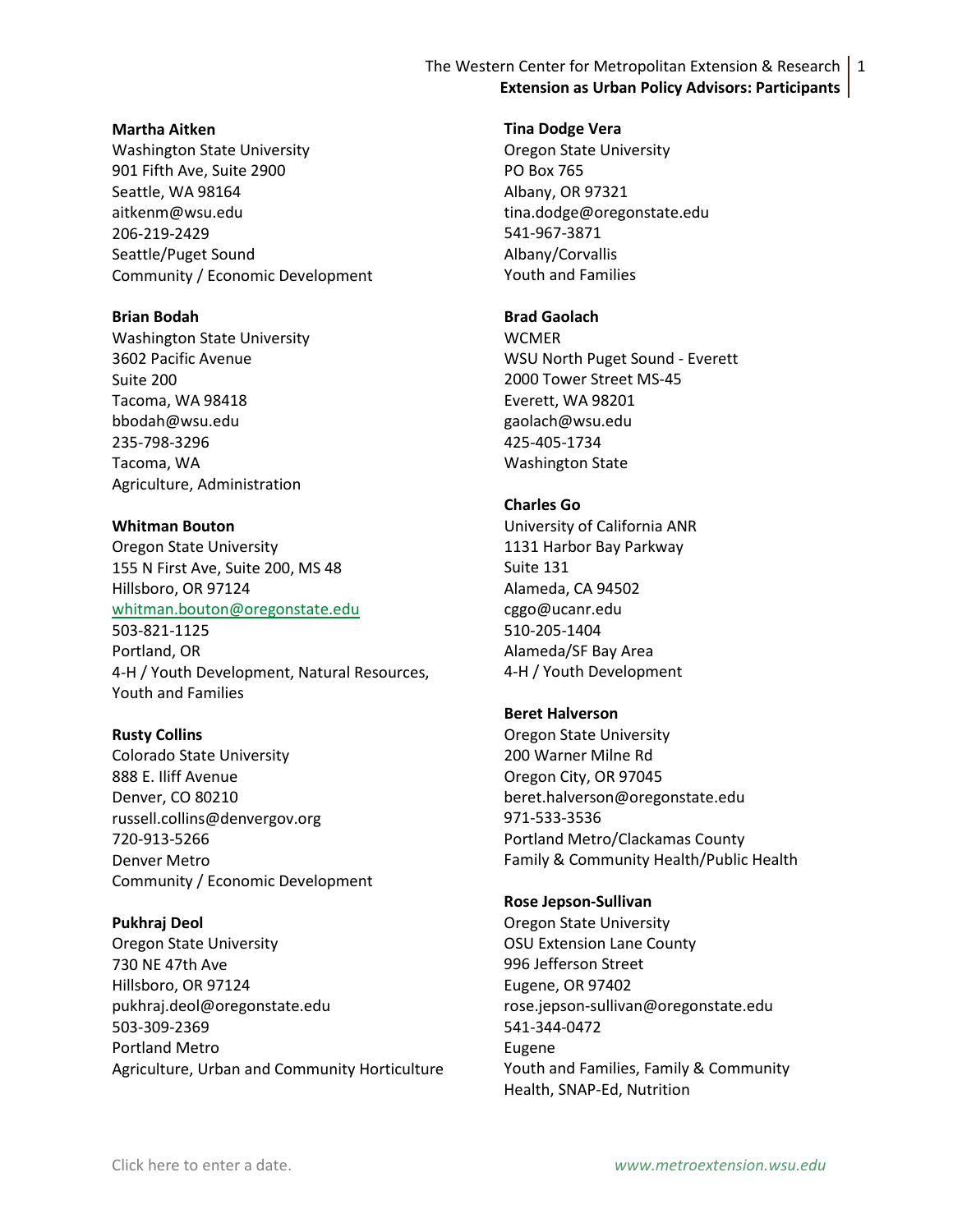# The Western Center for Metropolitan Extension & Research 2 **Extension as Urban Policy Advisors: Participants**

### **Igor Lacan**

University of California ANR UCCE San Mateo/San Francisco 80 Stone Pine Road, Suite 100 Half Moon Bay, CA 94019 ilacan@ucanr.edu 510 684 4323 San Francisco Bay Area Natural Resources, Urban forestry

## **Marsha Lockard**

University of Idaho 5880 Glenwood Boise, ID 83714 mlockard@uidaho.edu 208-287-5900 Boise Youth and Families

## **Fe Moncloa**

University of California ANR 1553 Berger Drive Bldg.1 San Jose, CA 95112 fxmoncloa@ucanr.edu 408-282-3107 San Jose 4-H / Youth Development

# **Curt Moulton**

Washington State University WSU Extension 600 128th Street SE Everett, WA 98208 moultonc@wsu.edu 425-357-6015 Everett Community / Economic Development

## **JoAnn Powell**

Colorado State University 4040 Campus Delivery Fort Collins, CO 80523-4040 joann.powell@colostate.edu 970-491-2806 Front Range Region Administration

**Patrick Proden**

Oregon State University P.O. Box 751- Portland, OR 97207-0751 Portland, OR 97207-0751 patrick.proden@oregonstate.edu 503.821.1113 Portland Metro Adminstration

# **Scott Reed**

Oregon State University 101 Ballard Hall Oregon State University Corvallis, OR 97331 jackie.russell@oregonstate.edu, scott.reed@oregonstate.edu 541-737-2713 Corvallis, OR 4-H / Youth Development, Community / Economic Development, Natural Resources, Agriculture, Youth and Families, Extension Service Director

## **Laura Ryser**

Washington State University 345 6th Ave Ste 550 Bremerton, WA 98337 laura.ryser@wsu.edu 360-337-7281 Kitsap County Community / Economic Development, Agriculture

## **Jennifer Sowerwine**

University of California ANR 960 Euclid Ave. Berkeley, CA 94708 jsowerwi@berkeley.edu 510-528-8843 Berkeley/SF Bay Area 4-H / Youth Development, Natural Resources, Agriculture, Youth and Families, Food Systems